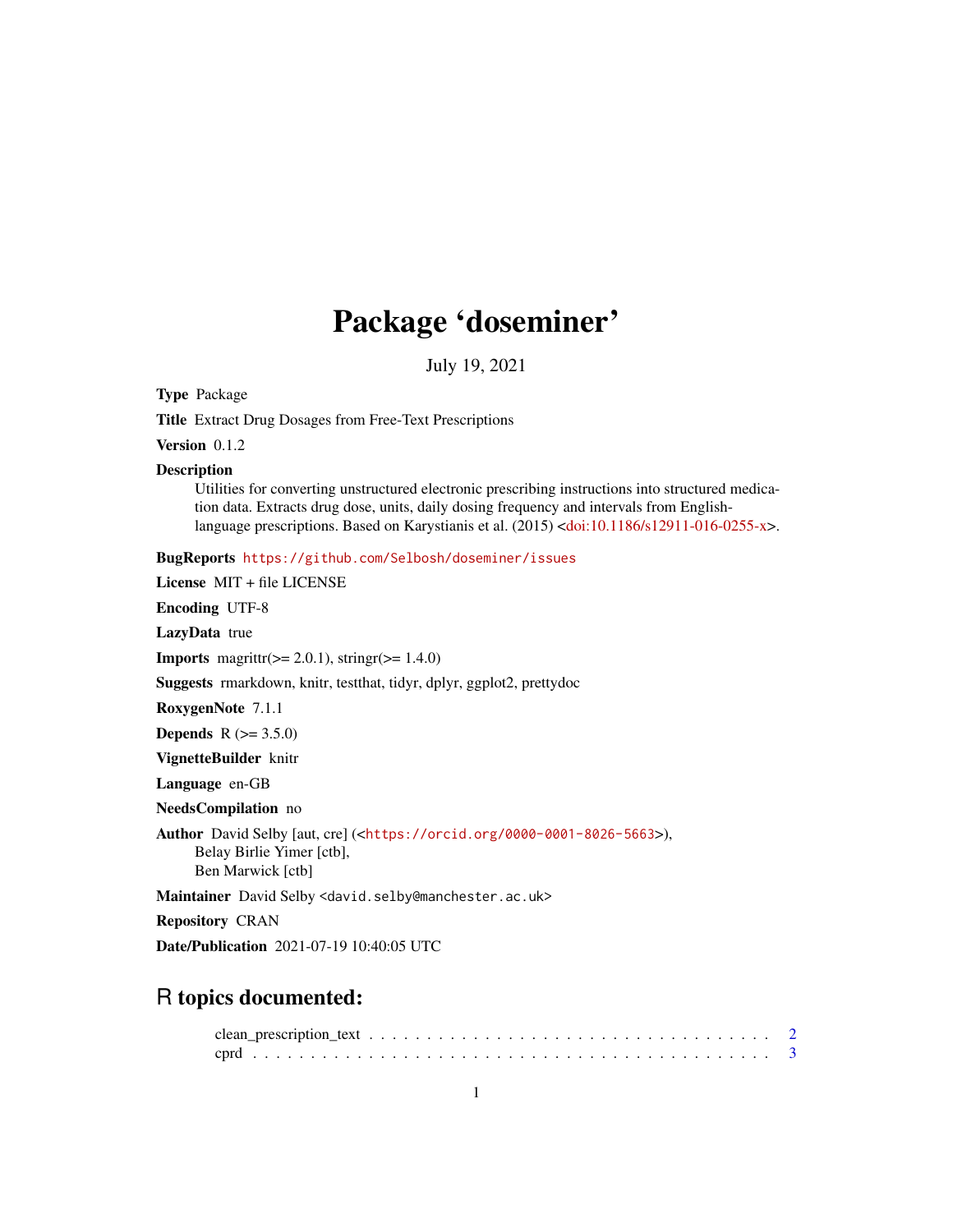<span id="page-1-0"></span>

| Index | 12 |
|-------|----|
|       |    |
|       |    |
|       |    |
|       |    |
|       |    |
|       |    |
|       |    |
|       |    |
|       |    |
|       |    |
|       |    |
|       |    |
|       |    |

clean\_prescription\_text

*Clean up raw prescription freetext*

# Description

Clean up raw prescription freetext

# Usage

clean\_prescription\_text(txt)

# Arguments

txt a character vector

# Value

a character vector the same length as txt

# Examples

clean\_prescription\_text(example\_prescriptions)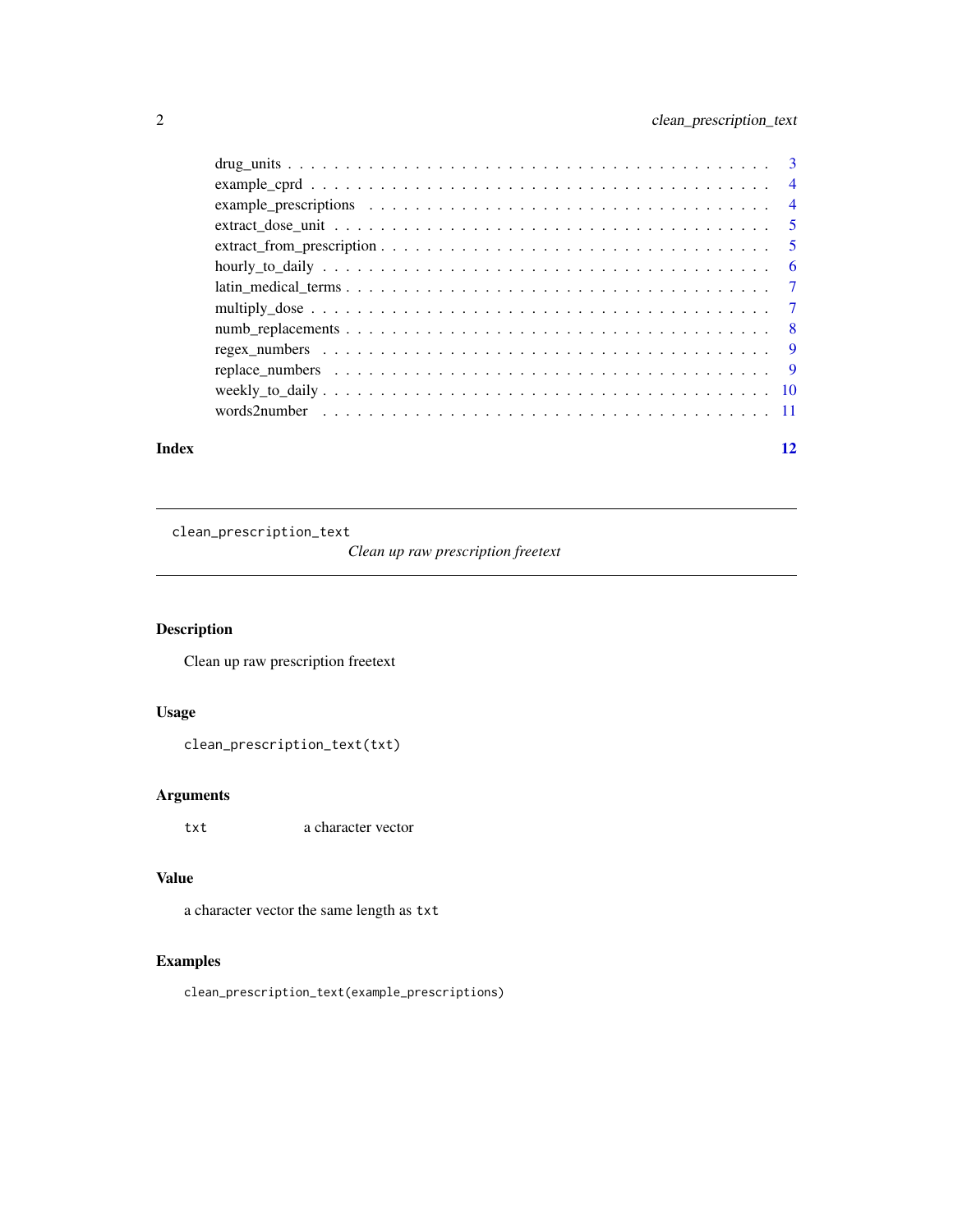<span id="page-2-0"></span>A dataset containing product codes, patient identifiers, quantities, dates and free-text dose instructions, similar to data provided by the Clinical Practice Research Datalink (CPRD).

#### Usage

cprd

#### Format

An object of class data.frame with 714 rows and 6 columns.

#### Details

Variables in the data include

id record identifier

patid patient identifier

date date of start of prescription

prodcode product code; identifier for the prescribed medication

qty total quantity of medication prescribed

text free text prescribing instructions

drug\_units *Medication dosage units*

#### Description

A named character vector. Names represent patterns to match dose units and values represent standardised names for those units.

# Usage

drug\_units

# Format

An object of class character of length 28.

# Details

Use with a function like [str\\_replace\\_all](#page-0-0) to standardise a freetext prescription. Used internally in [extract\\_from\\_prescription](#page-4-1).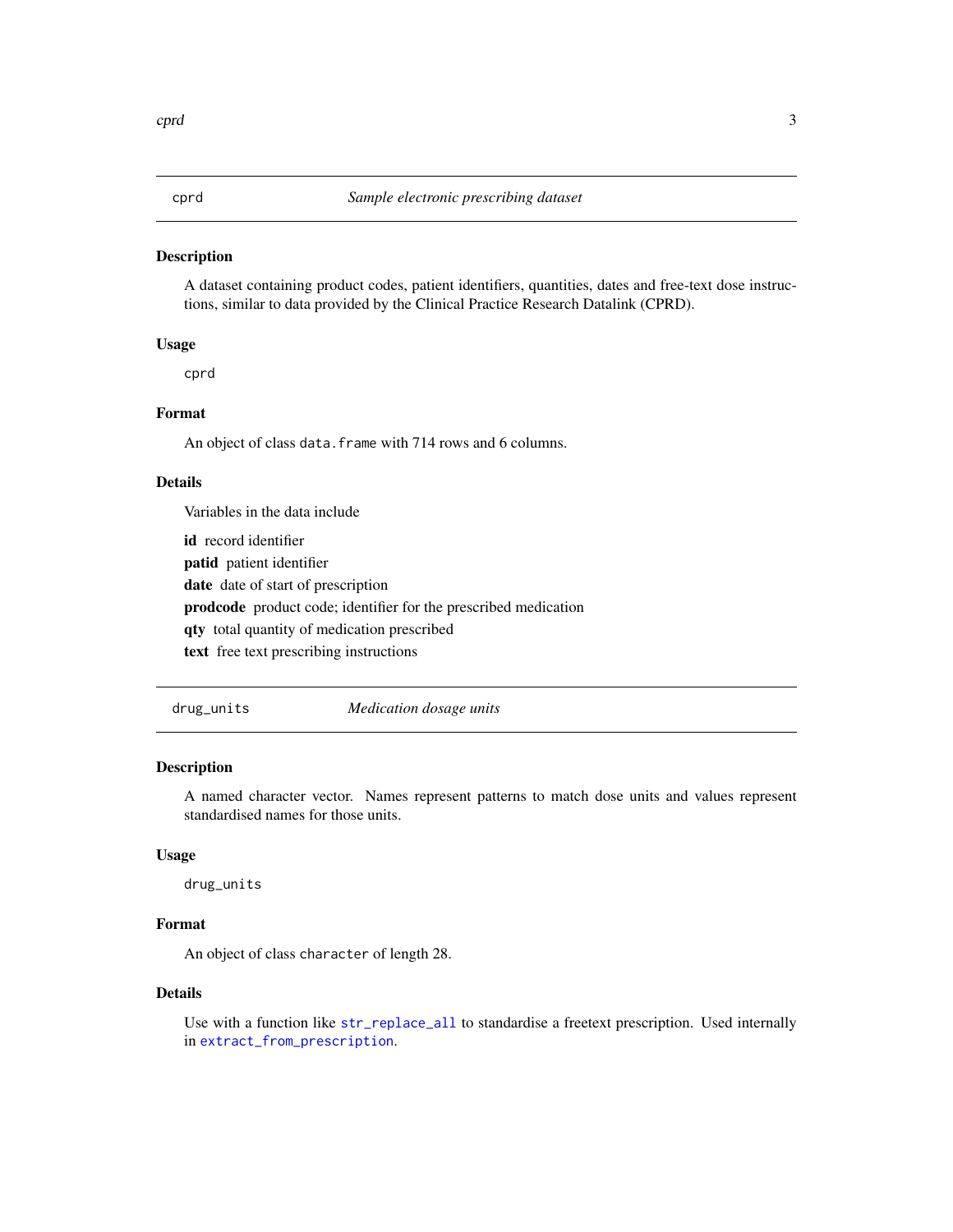<span id="page-3-2"></span><span id="page-3-0"></span>

Adapted from CPRD common dosages

#### Usage

example\_cprd

# Format

An object of class character of length 28.

# See Also

[example\\_prescriptions](#page-3-1)

<span id="page-3-1"></span>example\_prescriptions *Example freetext prescriptions*

# Description

Various examples of how prescription data may be represented in free text.

### Usage

example\_prescriptions

#### Format

An object of class character of length 27.

# See Also

[example\\_cprd](#page-3-2)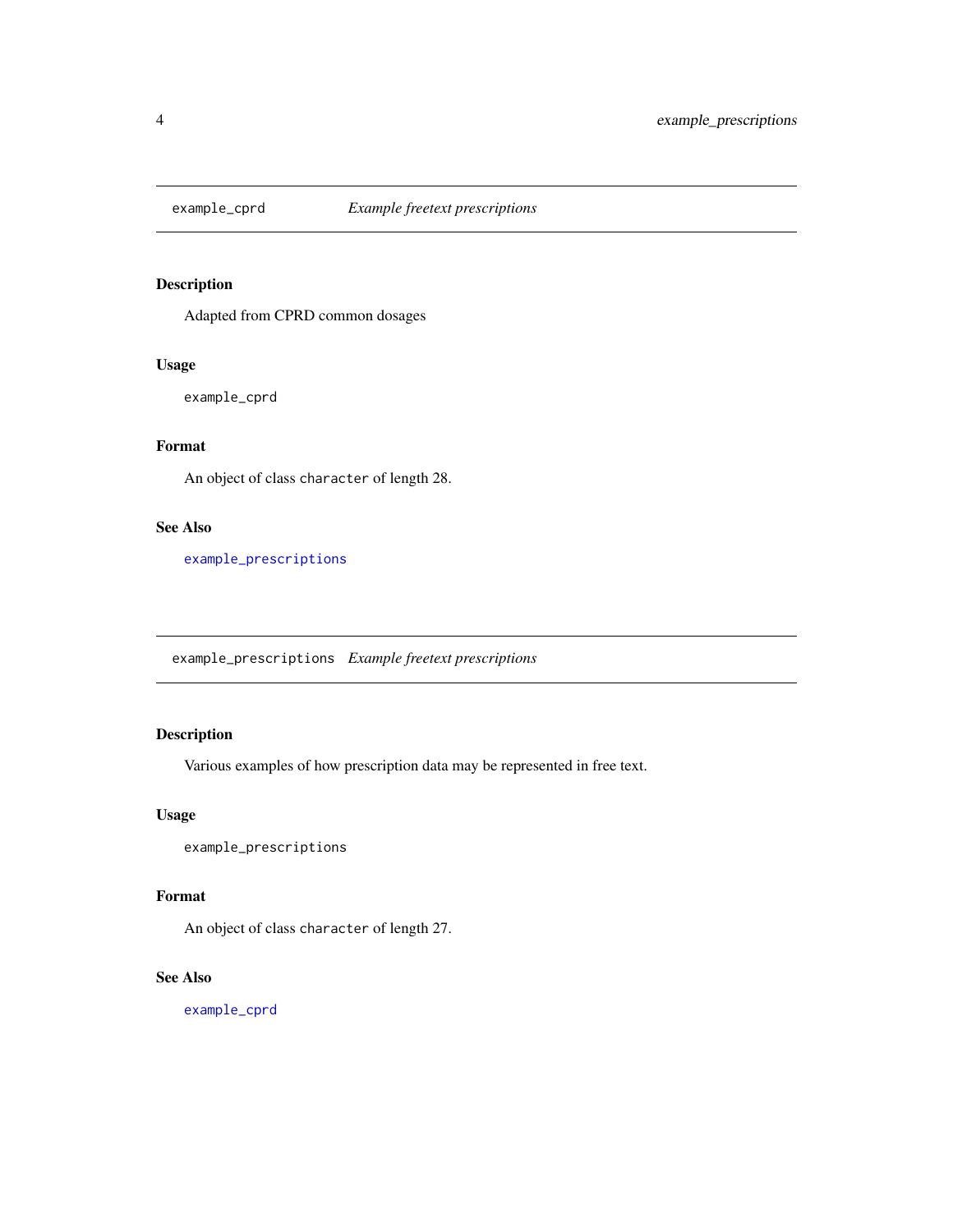<span id="page-4-0"></span>extract\_dose\_unit *Extract units of dose from freetext prescriptions.*

#### Description

A function used internally in [extract\\_from\\_prescription](#page-4-1) to parse the dosage units, such as millilitres, tablets, grams and so on. If there are multiple units mentioned in a string, only the first is returned.

#### Usage

```
extract_dose_unit(txt)
```
#### Arguments

txt a character vector

# Value

A character vector the same length as txt, containing standardised units, or NA if no units were found in the prescription.

A simple wrapper around [str\\_replace\\_all](#page-0-0) and [str\\_extract](#page-0-0). Based on add\_dose\_unit.py from original Python/Java algorithm.

#### See Also

[extract\\_from\\_prescription](#page-4-1)

<span id="page-4-1"></span>extract\_from\_prescription

*Extract dosage information from free-text English-language prescriptions*

#### Description

This is the main workhorse function for the doseminer package. Pass in a character vector of prescribing instructions and it will extract structured dosage information.

#### Usage

```
extract_from_prescription(txt)
```
#### Arguments

txt A character vector of freetext prescriptions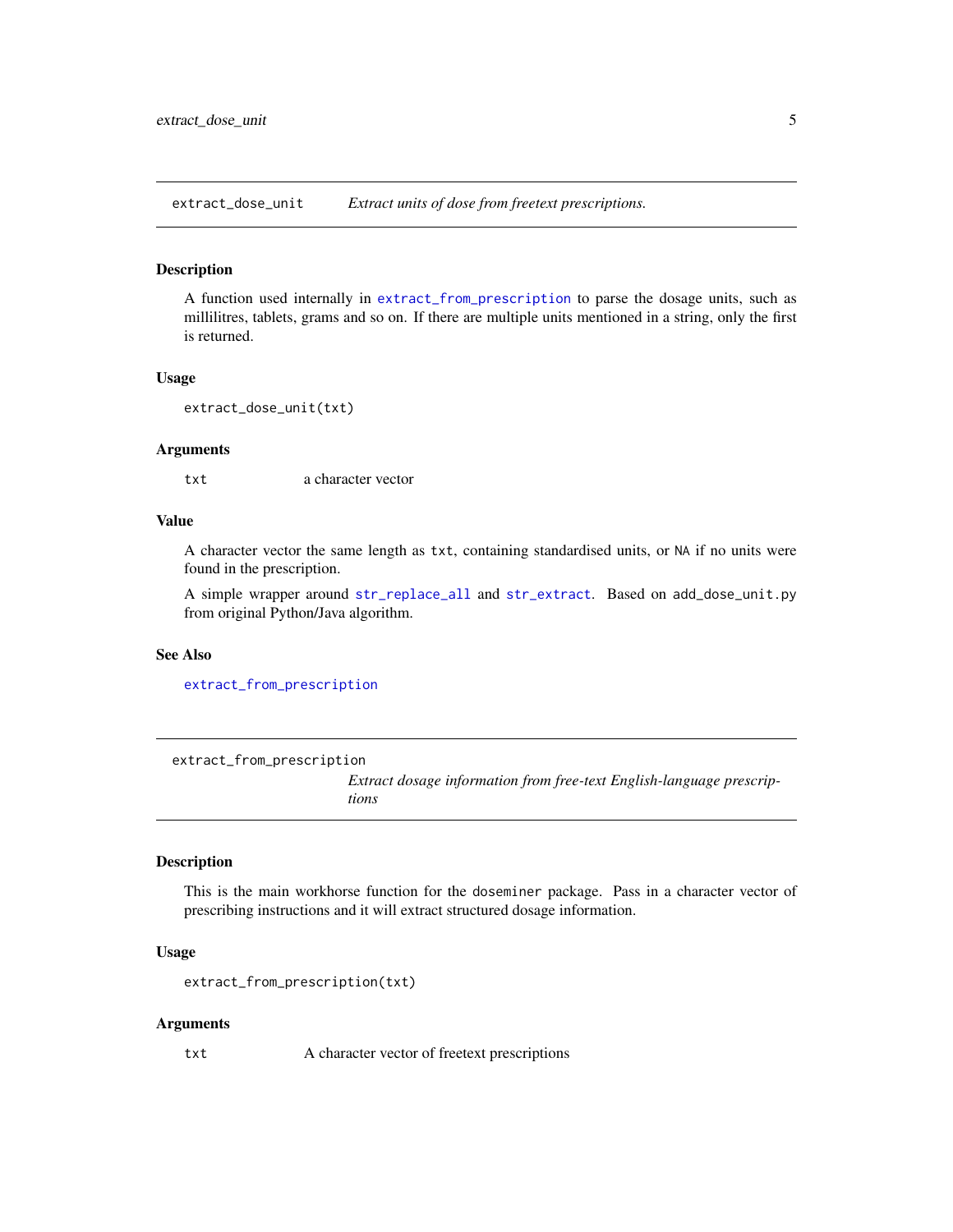<span id="page-5-0"></span>To avoid redundant computation, it is recommended to remove duplicate elements from the input vector. The results can be joined back to the original data using the raw column.

#### Value

A data.frame with seven columns:

raw the input character vector output a residual character vector of 'non-extracted' text. For debugging. freq number of doses administered per day itvl number of days between doses dose quantity of medication in each dose unit unit of measurement of medication, if any optional integer. Can the dose be zero? 1 if yes, otherwise 0

# Examples

extract\_from\_prescription(example\_prescriptions)

hourly\_to\_daily *Convert hourly to daily frequency*

# Description

Convert hourly to daily frequency

#### Usage

```
hourly_to_daily(txt)
```
#### **Arguments**

txt String of the form 'every n hours'

#### Value

An equivalent string of the form 'x / day'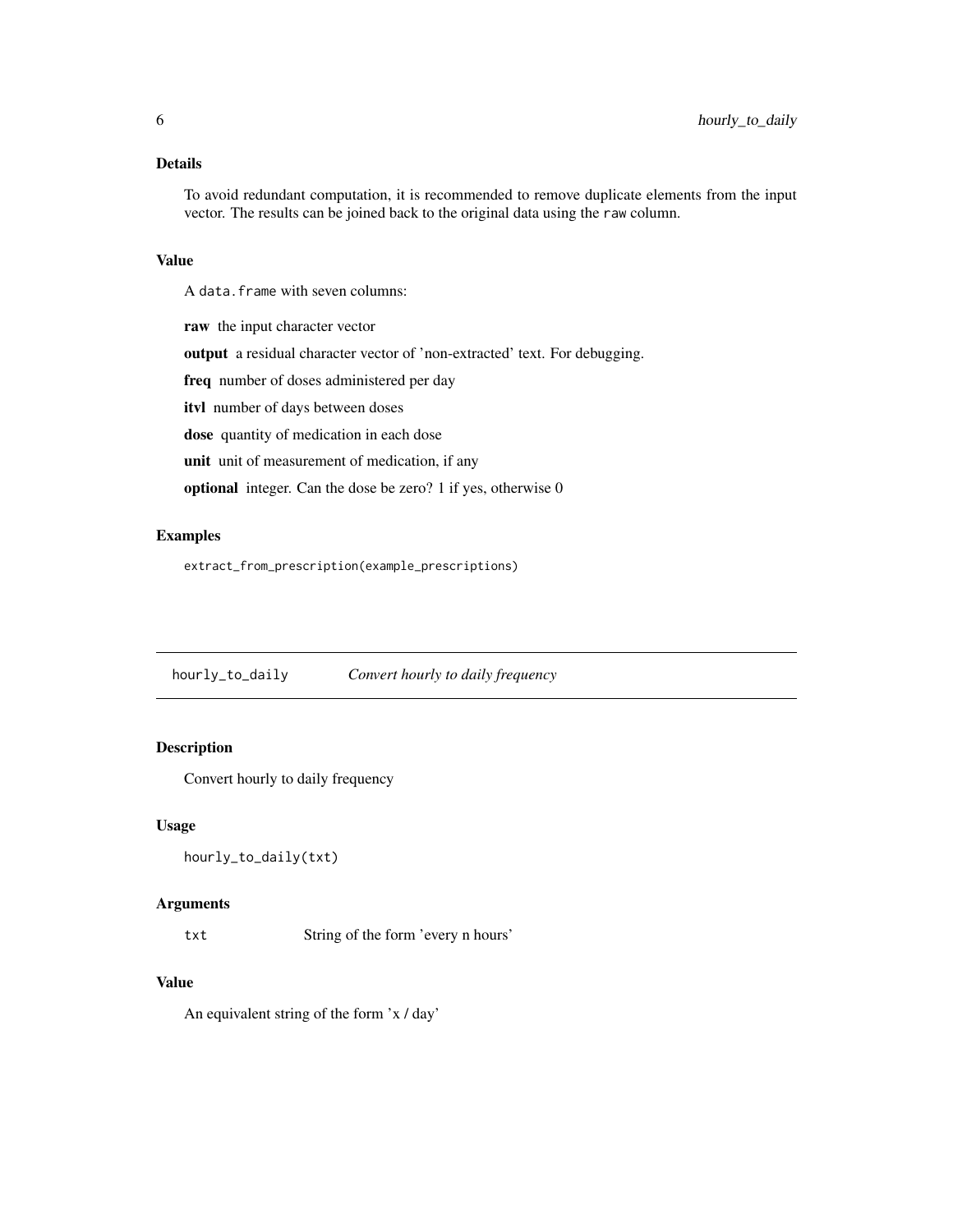<span id="page-6-0"></span>latin\_medical\_terms *List of Latin medical and pharmaceutical abbreviations*

#### **Description**

A named character vector. Names represent Latin terms and values the English translations. Used for converting terms like "q4h" into "every 4 hours", which can then be parsed into a dosage frequency/interval.

#### Usage

latin\_medical\_terms

# Format

An object of class character of length 47.

# Details

Use with a function like [str\\_replace\\_all](#page-0-0) to translate a prescription from Latin to English (thence to numbers).

#### Source

[https://en.wikipedia.org/wiki/List\\_of\\_abbreviations\\_used\\_in\\_medical\\_prescriptions](https://en.wikipedia.org/wiki/List_of_abbreviations_used_in_medical_prescriptions)

#### Examples

stringr::str\_replace\_all('Take two tablets q4h', latin\_medical\_terms)

multiply\_dose *Evaluate a multiplicative plaintext expression*

#### Description

Replaces written phrases like "2 x 5" with their arithmetic result (i.e. 10)

#### Usage

```
multiply_dose(axb)
```
#### Arguments

axb An string expression of the form 'A x B' where A, B are numeric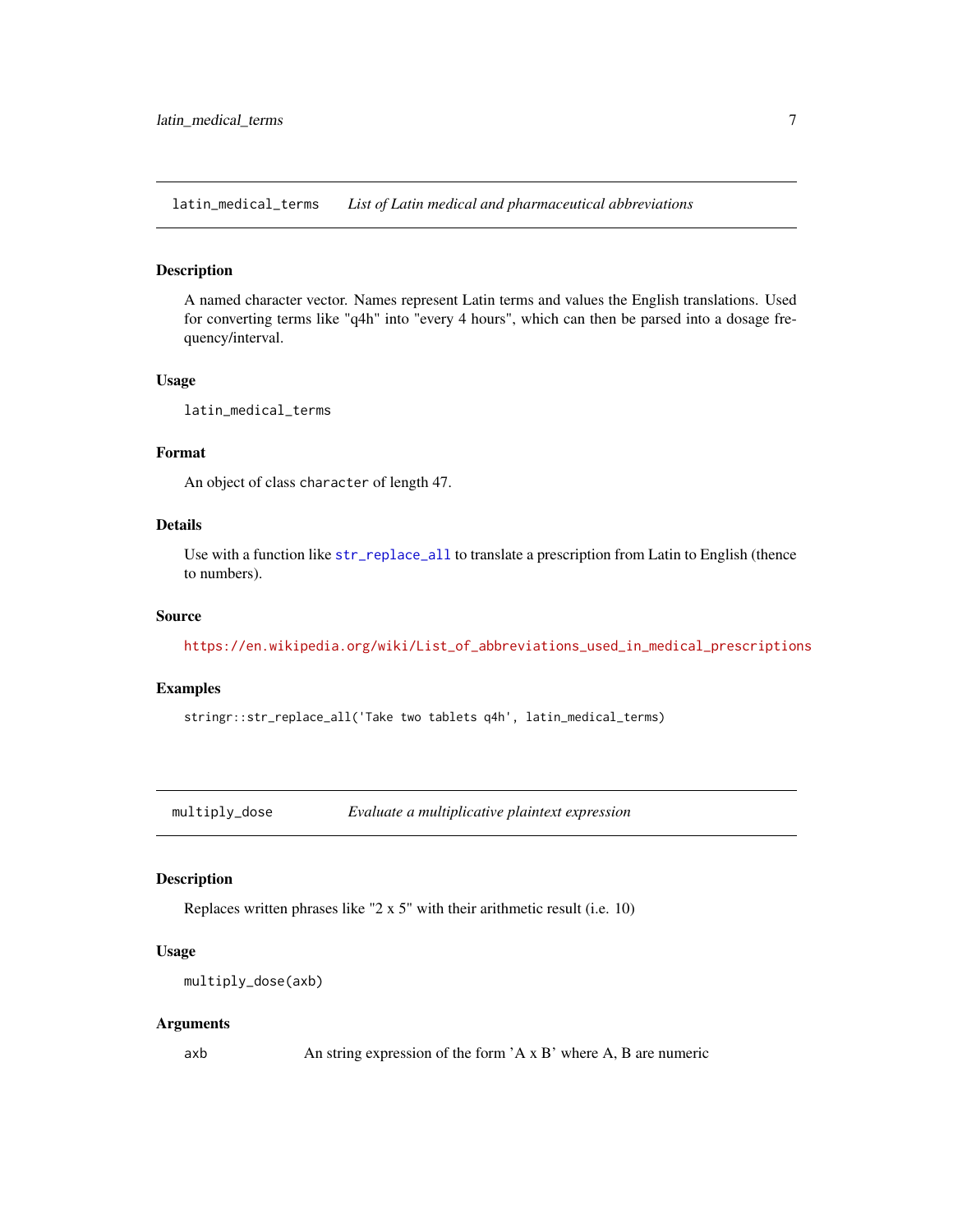#### <span id="page-7-0"></span>Value

An equivalent string giving the product of A and B. If A is a range of values, a range of values is returned.

#### See Also

Used internally within [extract\\_from\\_prescription](#page-4-1)

<span id="page-7-1"></span>numb\_replacements *Dictionary of English names of numbers*

# **Description**

For internal use in [words2number](#page-10-1). When passed as a replacement to a function like [str\\_replace\\_all](#page-0-0), it turns the string into an arithmetic expression that can be evaluated to give an integer representation of the named number.

#### Usage

numb\_replacements

#### Format

An object of class character of length 49.

#### Details

Lifted from Ben Marwick's words2number package and converted into a named vector (previously a chain of [gsub](#page-0-0) calls).

# Note

Does not yet fully support decimals, fractions or mixed fractions. Some limited support for 'half' expressions, e.g. 'one and a half'.

# Source

<https://github.com/benmarwick/words2number>

### Examples

```
## Not run:
stringr::str_replace_all('one hundred and forty-two', numb_replacements)
```
## End(Not run)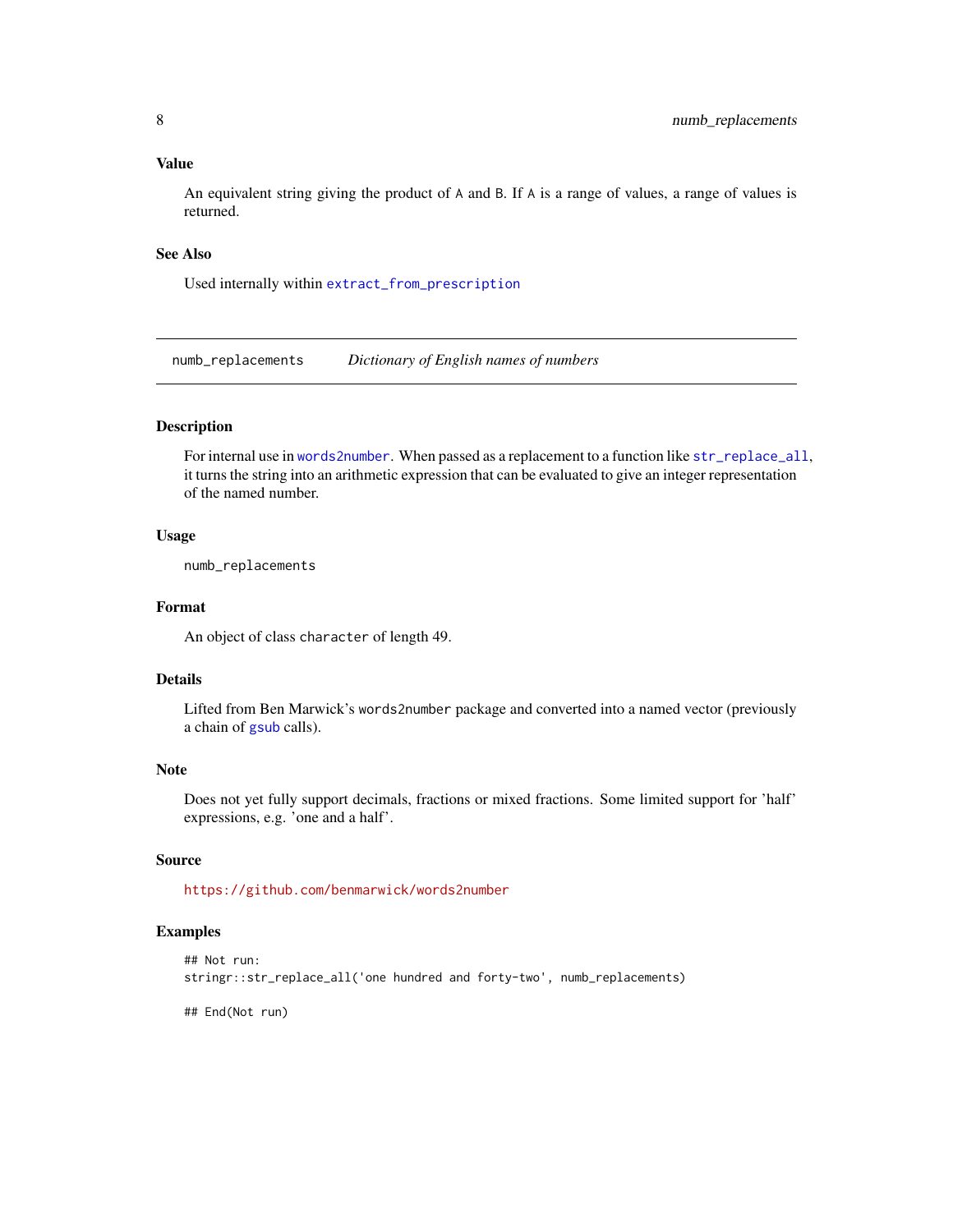<span id="page-8-0"></span>

A regex pattern to identify natural language English number phrases, such as "one hundred and fifty" or "thirty-seven". Used internally by [replace\\_numbers](#page-8-1) to identify substrings to replace with their decimal representation.

#### Usage

regex\_numbers

# Format

An object of class character of length 1.

# Details

This is a PCRE (Perl type) regular expression, so it must be used with perl = TRUE in base R regex functions. The packages stringr and stringi are based on the alternative ICU regular expression engine, so they cannot use this pattern.

#### Note

There is limited support for fractional expressions like "one half". The original pattern did not support expressions like "a thousand", but it has been adapted to offer (experimental) support for this. Phrases like "million" or "thousand" with no prefix will *not* match.

#### Source

<https://www.rexegg.com/regex-trick-numbers-in-english.html>

<span id="page-8-1"></span>replace\_numbers *Replace English number phrases with their decimal representations*

#### Description

Uses [numb\\_replacements](#page-7-1) to match parts of a string corresponding to numbers, then invokes [words2number](#page-10-1) to convert these substrings to numeric. The rest of the string (the non-number words) is left intact.

#### Usage

replace\_numbers(string)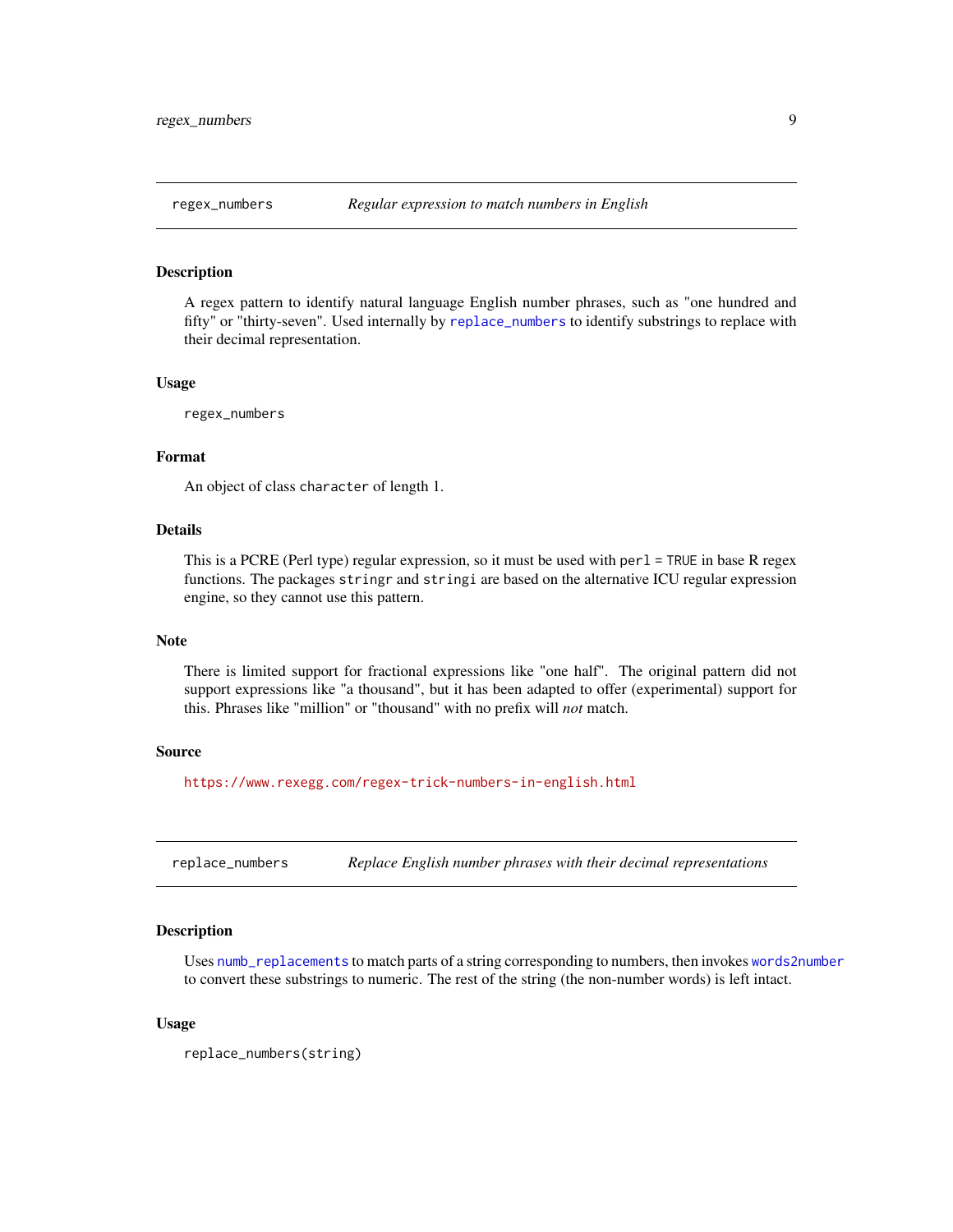#### <span id="page-9-0"></span>Arguments

string A character vector. Can contain numbers and other text

# Details

Works on non-negative integer numbers under one billion (one thousand million). Does not support fractions or decimals (yet).

# Value

A character vector the same length as string, with words replaced by their decimal representations.

# See Also

[words2number](#page-10-1), for use on cleaned text that does not contain any non-number words

# Examples

```
replace_numbers('Two plus two equals four')
replace_numbers('one hundred thousand dollars!')
replace_numbers(c('A vector', 'containing numbers', 'like thirty seven'))
```

| weekly_to_daily | Convert weekly interval to daily interval |  |
|-----------------|-------------------------------------------|--|
|                 |                                           |  |

# Description

Convert weekly interval to daily interval

#### Usage

```
weekly_to_daily(Dperweek)
```
#### Arguments

Dperweek String of the form 'n / week'

#### Value

An equivalent string of the form 'x / day'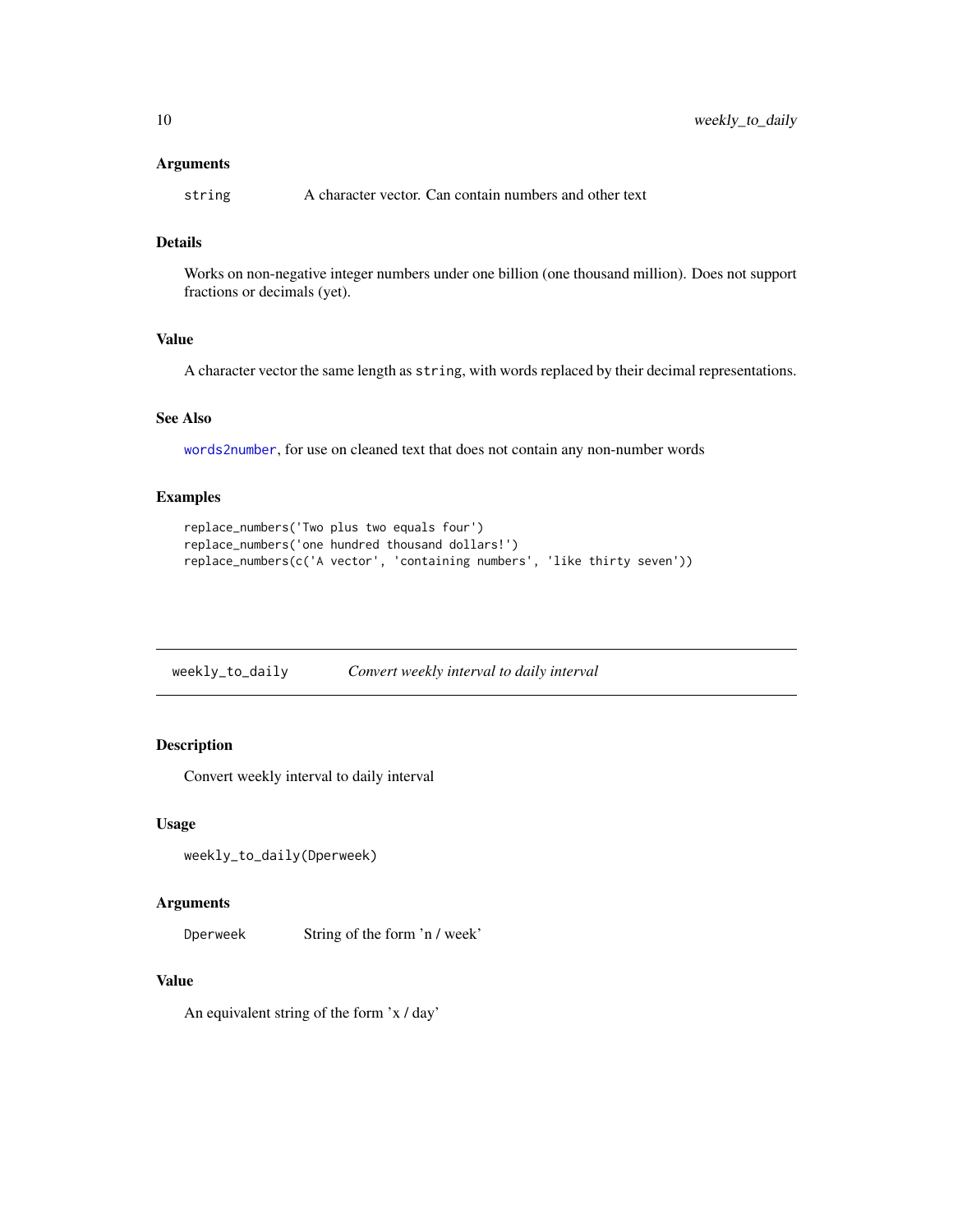<span id="page-10-1"></span><span id="page-10-0"></span>

Convert English names of numbers to their numerical values

# Usage

```
words2number(txt)
```
# Arguments

txt A character vector containing names of numbers (only).

#### Value

A named numeric vector of the same length as phrase.

# Source

Originally adapted from the [words2number](https://github.com/benmarwick/words2number) package by Ben Marwick.

# Examples

```
words2number('seven')
words2number('forty-two')
words2number(c('three', 'one', 'twenty two thousand'))
```